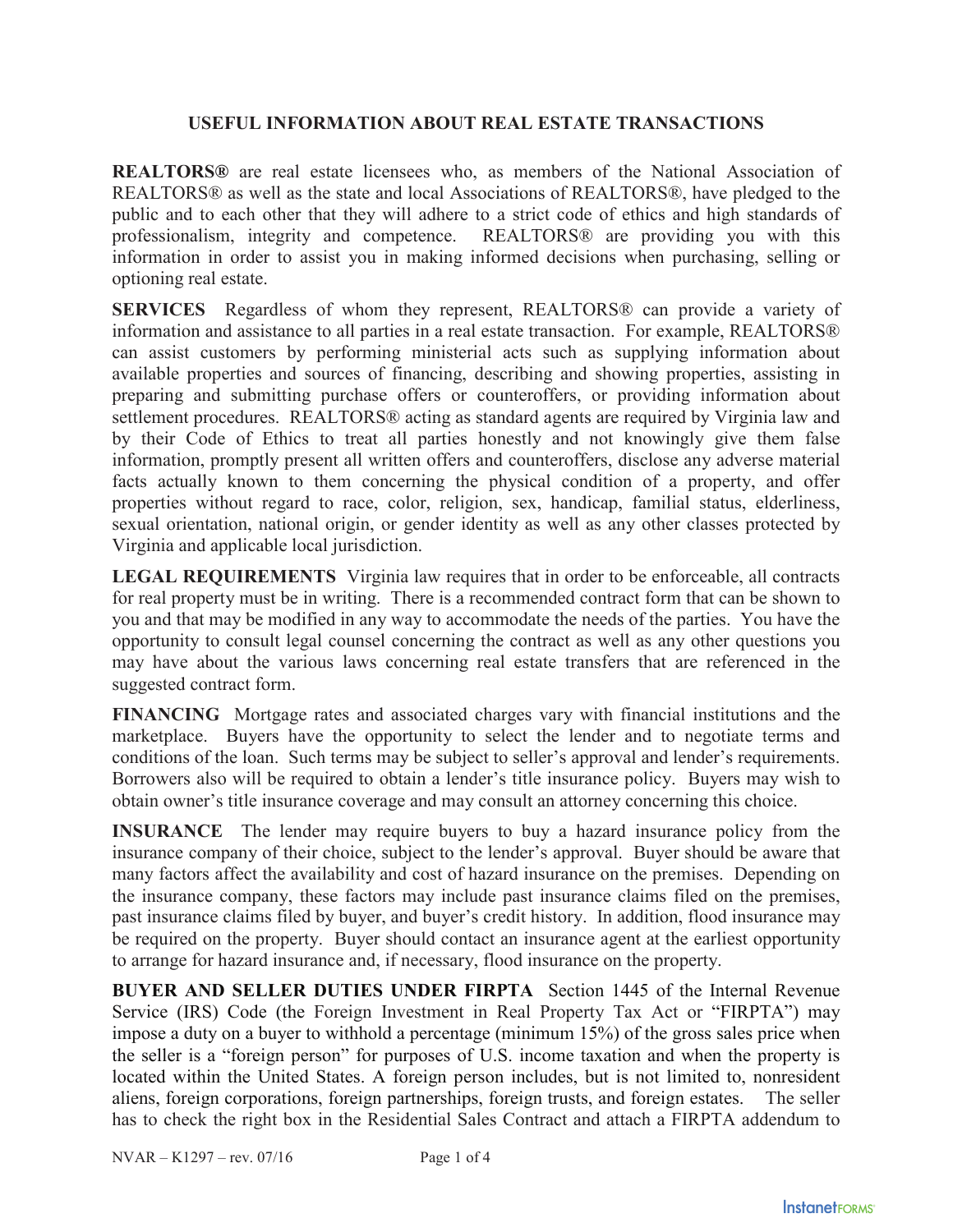the contract. In addition, the seller should inform the settlement agent of possible withholding under FIRPTA prior to settlement date. The settlement agent may require the seller and the buyer to execute certain IRS forms, which may include the seller's and the buyer's tax identification number (social security number), and submit the required withholding on behalf of the buyer. Both the seller and the buyer should seek competent legal, tax, and/or financial advice concerning these matters in advance of the settlement date.

**MASTER PLANS** Prior to execution of a contract, buyers may review the applicable Master Plan for the appropriate jurisdiction, including maps showing planned land use and proposed or actual parks, roads, or other facilities. These can be found at the planning offices of various jurisdictions and at some local libraries.

**PROPERTY CONDITION AND ENVIRONMENTAL MATTERS** Various inspection services and home warranty insurance programs are available, and buyers have the option to include in their offer to purchase a contingency that allows them to employ one or more experts of their choice at their expense to inspect the property and provide them with an analysis of its condition. Buyers normally may also conduct pre-settlement or pre-occupancy "walk-through" inspections of the property, but these inspection may be limited by the terms of the contract. REALTORS® do not have the expertise to advise concerning various conditions including but not limited to: major systems or structures; soil conditions; flood hazard areas; mold or air quality; possible restrictions on the use of the property due to restrictive covenants, zoning, subdivision or environmental laws, easements or other documents; airport or aircraft noise; planned land uses, roads or highways; including but not limited to construction materials and/or hazardous materials such as flame retardant treated plywood (FRT), radon, urea formaldehyde insulation (UFFI), polybutylene pipes, asbestos, synthetic stucco/EIFS, underground storage tanks, defective drywall or lead-based paint. Information about these issues may be obtained from appropriate governmental agencies such as the United States Environmental Protection Agency (EPA), the Virginia Department of Health, or local planning offices or health departments.

**HOME ENERGY EFFICIENCY INFORMATION** Buyers may wish to consider the energy efficiency of any new or existing home prior to the conclusion of the sale. Hiring an energy audit professional certified by the Residential Energy Services Network (www.RESNET.us) or the Building Performance Institute (www.BPI.org) to perform an energy audit can be an invaluable step toward helping prospective buyers understand the energy efficiency level of the home they are considering buying. Energy and water consumption patterns in the home can also add to understanding the efficiency levels of home systems, although personal behaviors must also be considered when evaluating this data.

**RESPONSIBILITY** Each party to a real estate transaction should carefully read all documents to be sure that the terms accurately express the understanding of the parties as to their intentions and the agreements they have reached. REALTORS® can counsel on real estate matters, but if legal or tax advice is desired, you should consult an attorney or a financial professional. If you have any questions about the roles and responsibilities of REALTORS® or about any other material presented here, please do not hesitate to ask for more information. You should also exercise whatever due diligence you deem necessary with respect to information on any sexual offenders registered under Chapter 23 (§19.2 - 387 et. seq.) of Title 19.2. Such information may be obtained by contacting your local police department or the Department of State Police, Central Criminal Records Exchange at http://sex-offender.vsp.virginia.gov/sor/.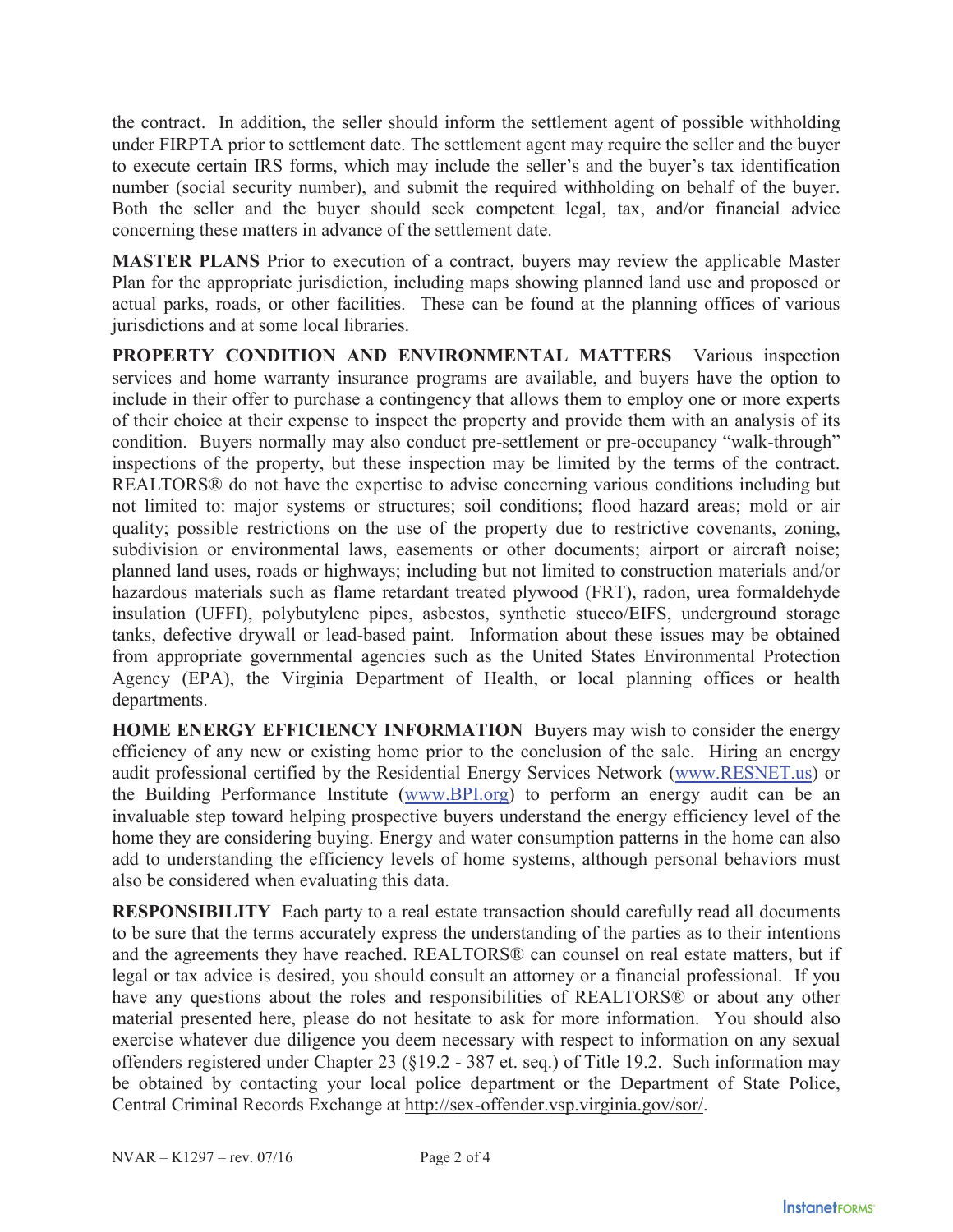**TYPES OF REAL ESTATE REPRESENTATION** In an individual real estate transaction, if a brokerage firm ("Broker") has a contractual obligation to represent a buyer or a seller ("Client"), then the Broker shall promote the interest of the Client by exercising ordinary care and by:

- (a) performing the terms of their contractual agreement;
- (b) conducting marketing activities on behalf of the Client as provided in their brokerage agreement;
- (c) assisting the Client in drafting and negotiating offers and counteroffers, amendments, addenda, and in establishing strategies to accomplish the Client's goals;
- (d) obtaining a transaction at a price and terms acceptable to the Client;
- (e) presenting in a timely manner all written offer or counteroffers to and from the Client;
- (f) disclosing to the Client all material facts related to the property or concerning the transaction of which they have actual knowledge; and
- (g) accounting for, in a timely manner, all money and property received in which the Client has or may have an interest.

Unless otherwise provided by law or the Client consents in writing to the release of information, the Broker shall maintain the confidentiality of all personal and financial information and other matters identified as confidential by the Client, if that information is received from the Client during the brokerage relationship.

In satisfying these duties, the Broker shall exercise ordinary care, comply with all applicable laws and regulations, treat all prospective buyers and sellers honestly and not knowingly give false information, and the Broker representing a buyer shall disclose whether or not the buyer's intent is to occupy the property as a principal residence. In addition, the Broker may show the same property to different buyer clients, represent sellers as well as buyers, or provide assistance to a seller or a buyer who is not a client by performing ministerial acts that are not inconsistent with the Broker's duties to the Client.

Seller representation occurs when sellers contract to use the services of their own Broker (known as a seller representative) to act on their behalf. Sellers may engage a Broker who provides standard services (§54.1-2131) or limited services (§54.1-2138.1). Your REALTOR® can provide you with more information about those options.

Buyer representation occurs when buyers contract to use the services of their own Broker (known as a buyer representative) to act on their behalf. Buyers may engage a Broker who provides standard services (§54.1-2132) or limited services (§54.1-2138.1). Your REALTOR® can provide you with more information about those options.

Dual representation occurs when a buyer and seller in one transaction are represented by the same Broker and the same sales associate. When the parties agree to dual representation, the ability of the Broker and the sales associate to represent either party fully and exclusively is limited. The confidentiality of all information of all clients shall be maintained as above.

Designated representation occurs when a buyer and seller in one transaction are represented by different sales associates affiliated with the same Broker. Each of these sales associates, known as a designated representative, represents fully the interests of a different client in the same